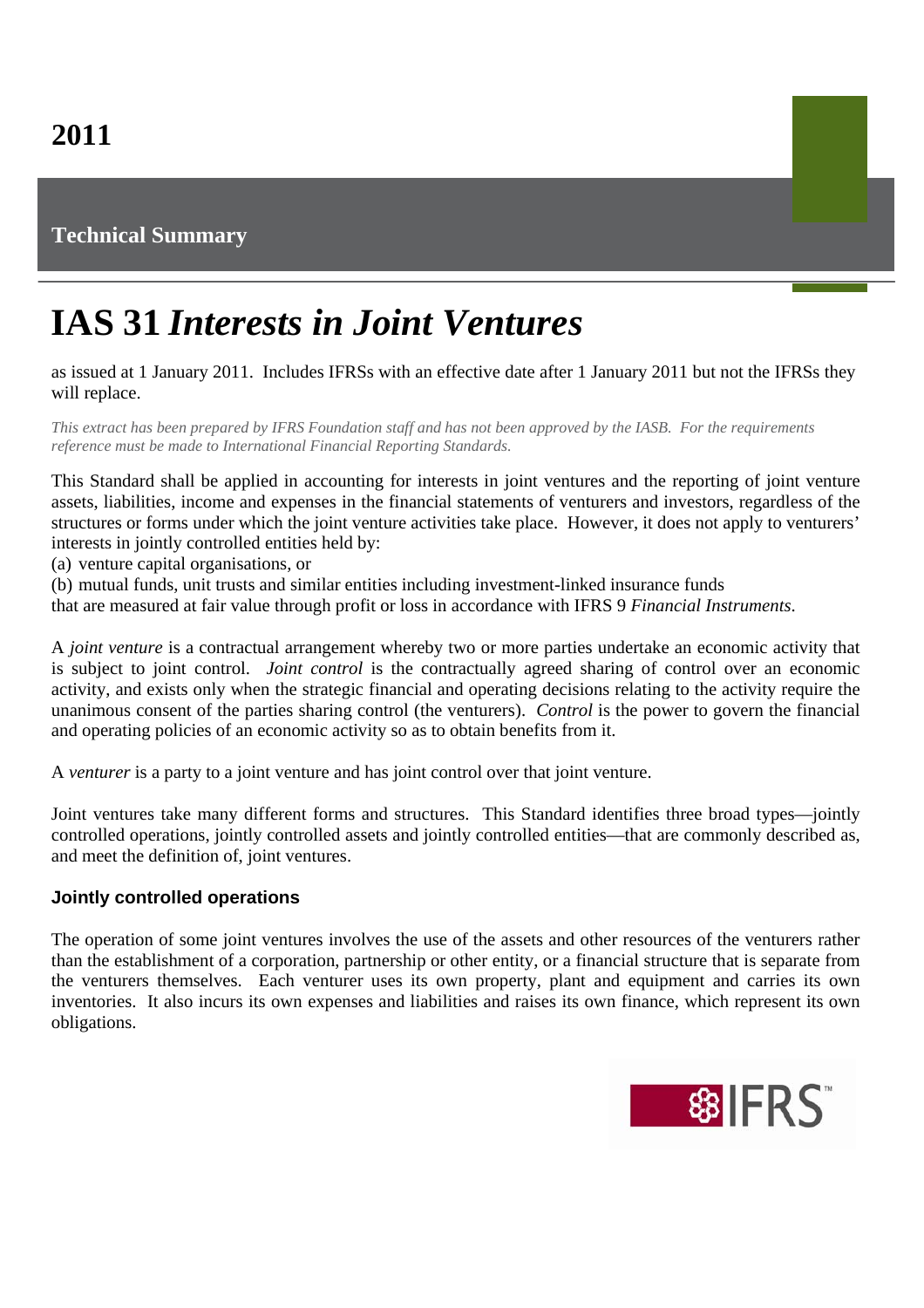In respect of its interests in jointly controlled operations, a venturer shall recognise in its financial statements:

- (a) the assets that it controls and the liabilities that it incurs; and
- (b) the expenses that it incurs and its share of the income that it earns from the sale of goods or services by the joint venture.

### **Jointly controlled assets**

Some joint ventures involve the joint control, and often the joint ownership, by the venturers of one or more assets contributed to, or acquired for the purpose of, the joint venture and dedicated to the purposes of the joint venture. The assets are used to obtain benefits for the venturers. Each venturer may take a share of the output from the assets and each bears an agreed share of the expenses incurred.

In respect of its interest in jointly controlled assets, a venturer shall recognise in its financial statements:

- (a) its share of the jointly controlled assets, classified according to the nature of the assets;
- (b) any liabilities that it has incurred;
- (c) its share of any liabilities incurred jointly with the other venturers in relation to the joint venture;
- (d) any income from the sale or use of its share of the output of the joint venture, together with its share of any expenses incurred by the joint venture; and
- (e) any expenses that it has incurred in respect of its interest in the joint venture.

### **Jointly controlled entities**

A jointly controlled entity is a joint venture that involves the establishment of a corporation, partnership or other entity in which each venturer has an interest. The entity operates in the same way as other entities, except that a contractual arrangement between the venturers establishes joint control over the economic activity of the entity.

A venturer shall recognise its interest in a jointly controlled entity using proportionate consolidation or the equity method.

*Proportionate consolidation* is a method of accounting whereby a venturer's share of each of the assets, liabilities, income and expenses of a jointly controlled entity is combined line by line with similar items in the venturer's financial statements or reported as separate line items in the venturer's financial statements.

The *equity method* is a method of accounting whereby an interest in a jointly controlled entity is initially recorded at cost and adjusted thereafter for the post-acquisition change in the venturer's share of net assets of the jointly controlled entity. The profit or loss of the venturer includes the venturer's share of the profit or loss of the jointly controlled entity.

### **Transactions between a venturer and a joint venture**

When a venturer contributes or sells assets to a joint venture, recognition of any portion of a gain or loss from the transaction shall reflect the substance of the transaction. While the assets are retained by the joint venture, and provided the venturer has transferred the significant risks and rewards of ownership, the venturer shall